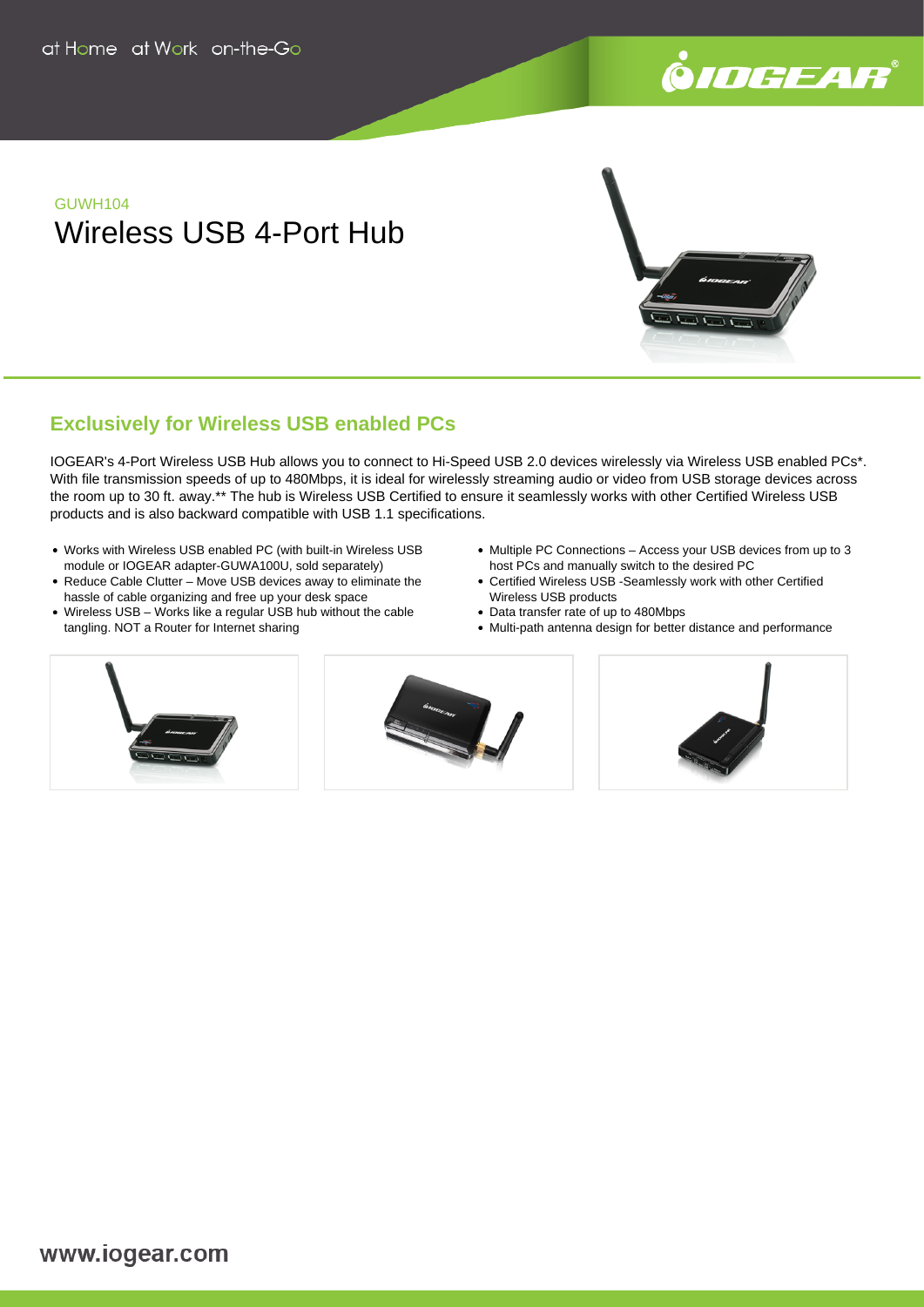

#### **Requirements**

- $\cdot$  **PC**
- Computer enabled with Wireless USB technology
- Microsoft Windows® XP 32-bit (SP2 and up)
- Microsoft Windows® Vista® 32-bit
- USB 2.0 compliant hardware and system

\* For best performance and maximum enjoyment, please regularly download the latest Hub Installer, user manual and firmware.

### **Package Contents**

- 4-Port Wireless USB Hub
- Power Adapter
- USB A to mini B cable (for association)
- Quick Start Guide
- Installation CD
- Registration / Warranty Card